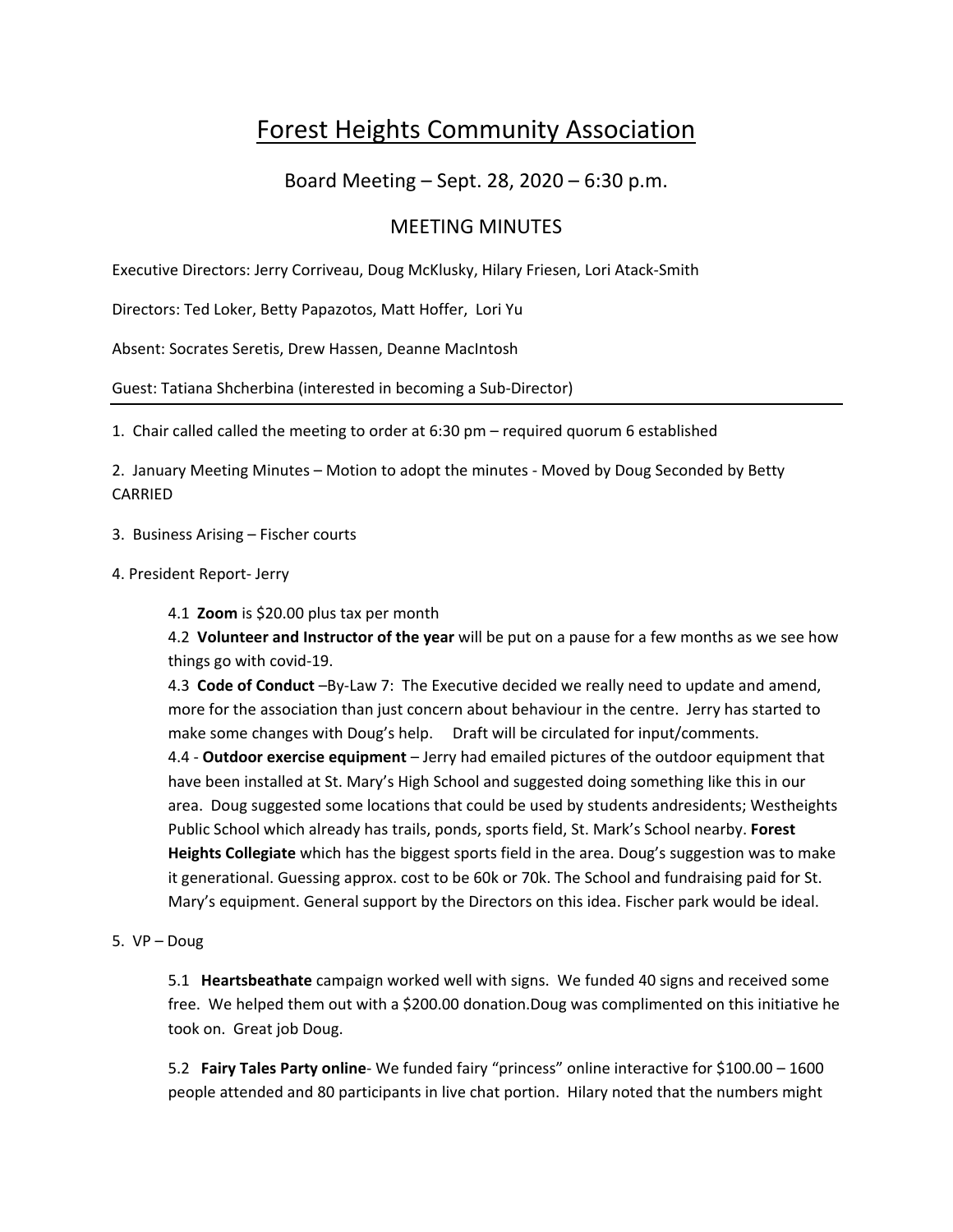be a bit incorrect sighting some duplicate/incorrect comments, but still great attendance. 5.3 **Place Making grant** for courts at FH –we requested \$10,000, but was turned down. The reason being that they felt the courts need to be completely redone and not just resurfaced. Although it was noted that the School Board was keen on us paying for the resurfacing. Next step; do we want to do it ourselves which would be approx 70k. Jerry has a Board Facilities committee meeting coming up and will update us after that meeting.

5.4 Doug was going to work at FH Collegiate one day a week, but it didn't work out as they wanted someone full time and Doug was on vacation when this all went down. Doug will still do volunteer work to keep his hand in.

6. Treasurer report by Hilary

Hilary prepared an Income Statement and Balance Sheet but due to zoom technical issues the Board did not move a motion to accept the reports; Hilary will forward the documents and Jerry will request an online resolution to accept them at a later date.– We have approximately \$275,000. in the bank. We will not be receiving registration income without programs, nor do we have fixed expenses at the same time. Interest will still be earned on our GICs at Libro.

- 7. Lori Secretary-Lori stepped down as our Secretary for a few months thanking Lori Yu for taking the minutes in the interim. She remains on the Board as a Director.
- 8. The Sport of Pickleball Jerry

8.1 Jerry was in a meeting with City staff last week which included Neill Lobley, Director of the Parks Department. Neill explained the pressures they were under with the various outdoor activities especially at Highland Court Park courts between tennis and pickleball, tennis and tennis and pickleball and pickleball. There are signs but no supervision and a small parking lot, but are the best courts around at this time and used by many Tennis and Pickleball players. Jerry noted that some tennis players were coming early to mess with the height of the nets to 40" for practise and not caring that they could not be put back down.

8.2 Suggestion to convert the Kaufman Courts located at Cameron Heights High School owned by the City – make 6 dedicated Pickleball courts and 2 dedicated Tennis courts. The parking situation is not ideal and may have to deal with school usage.

 8.3 Pickleball of Waterloo Wellington Region (**POWWR**) is a group put together to help develop and guide the sport. It is currently putting together a position paper to present to city council for the construction of adequate pickleball courts to meet the growing demand. **Greystones Racquet Club** at 155 Northfield Dr.W. in Waterloo is offering Pickleball with 6 indoor, 6 outdoor courts. They will be holding an open house on Oct 10. The City will be doing a hard court strategy plan for the next few years. We will be involved for input. Matt suggested perhaps we could put up our own courts in behind the community centre. Four Pickleball courts, fenced. Access to the FHCC, clinics, supervised play, membership by registration to our own Association Club. This idea first surfaced a few years ago. We will pursue the idea in an exploratory way.